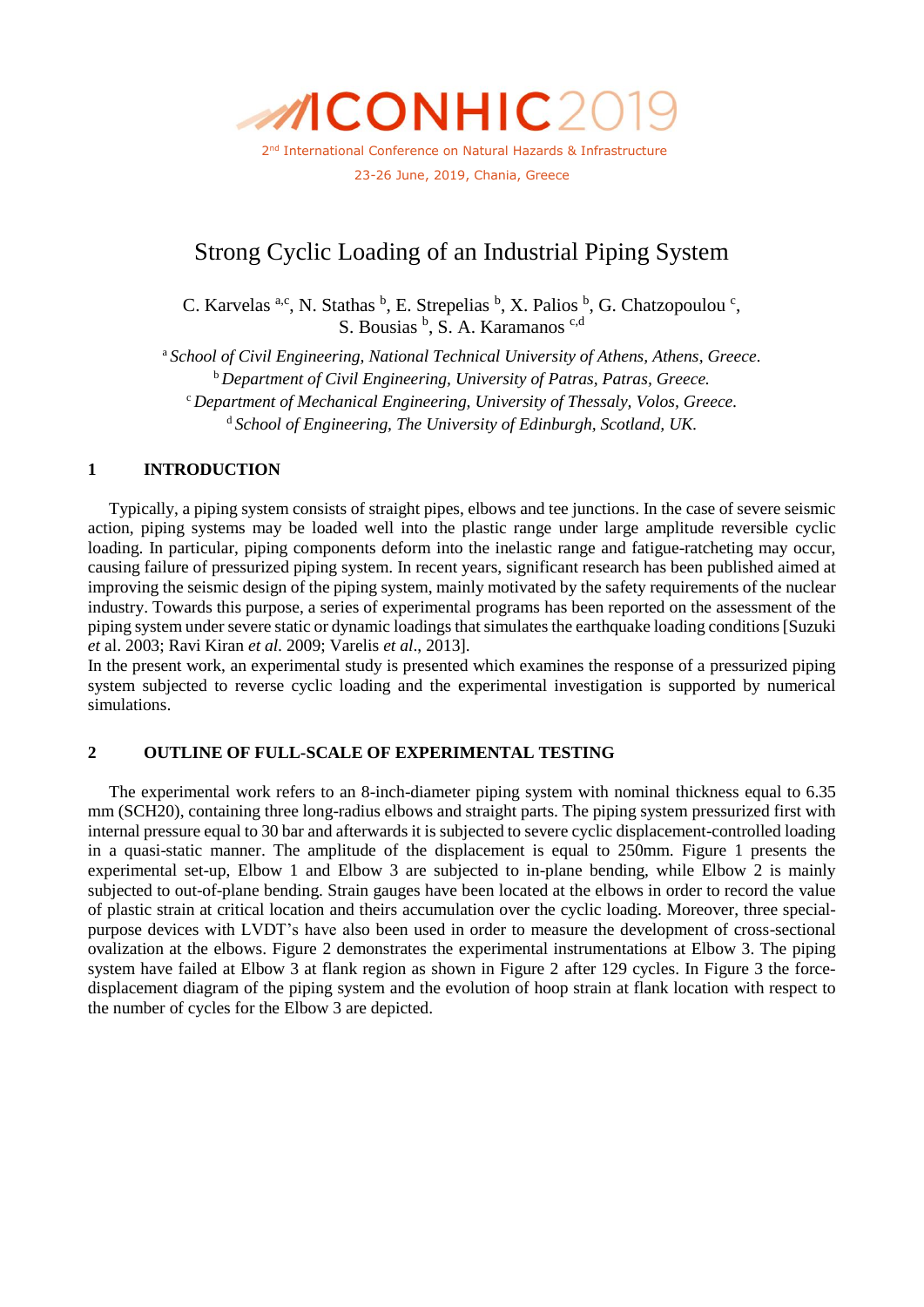

*Figure 1: Experimental set up for the 8-inch-diameter piping system.*



*Figure 2: Experimental instrumentation (left); failure at Elbow 3 (right).*



*Figure 3: Force displacement diagram (left); hoop strain with respect of the number of cycles (right).*

# **3 NUMERICAL SIMULATION OF PIPINING SYSTEM**

The second part of the work refers to the numerical simulation of the piping system response, for the purpose of elucidating some special issues, complementing the experimental work. A finite element model (Figure 4) has been developed, using general-purpose software ABAQUS. The model employs the geometry of the specimens based on measurements conducted prior the execution of the experiment. The support conditions have been imposed in the numerical model exactly as in the experimental set-up, using appropriate kinematic constraints at the two ends of the straight parts. The pipes and the elbows are discretized with shell elements (S4). Material tests have been performed in order to describe accurately the material behavior of the components of the piping system. A built-in constitutive model, proposed by Chaboche (1986) is employed.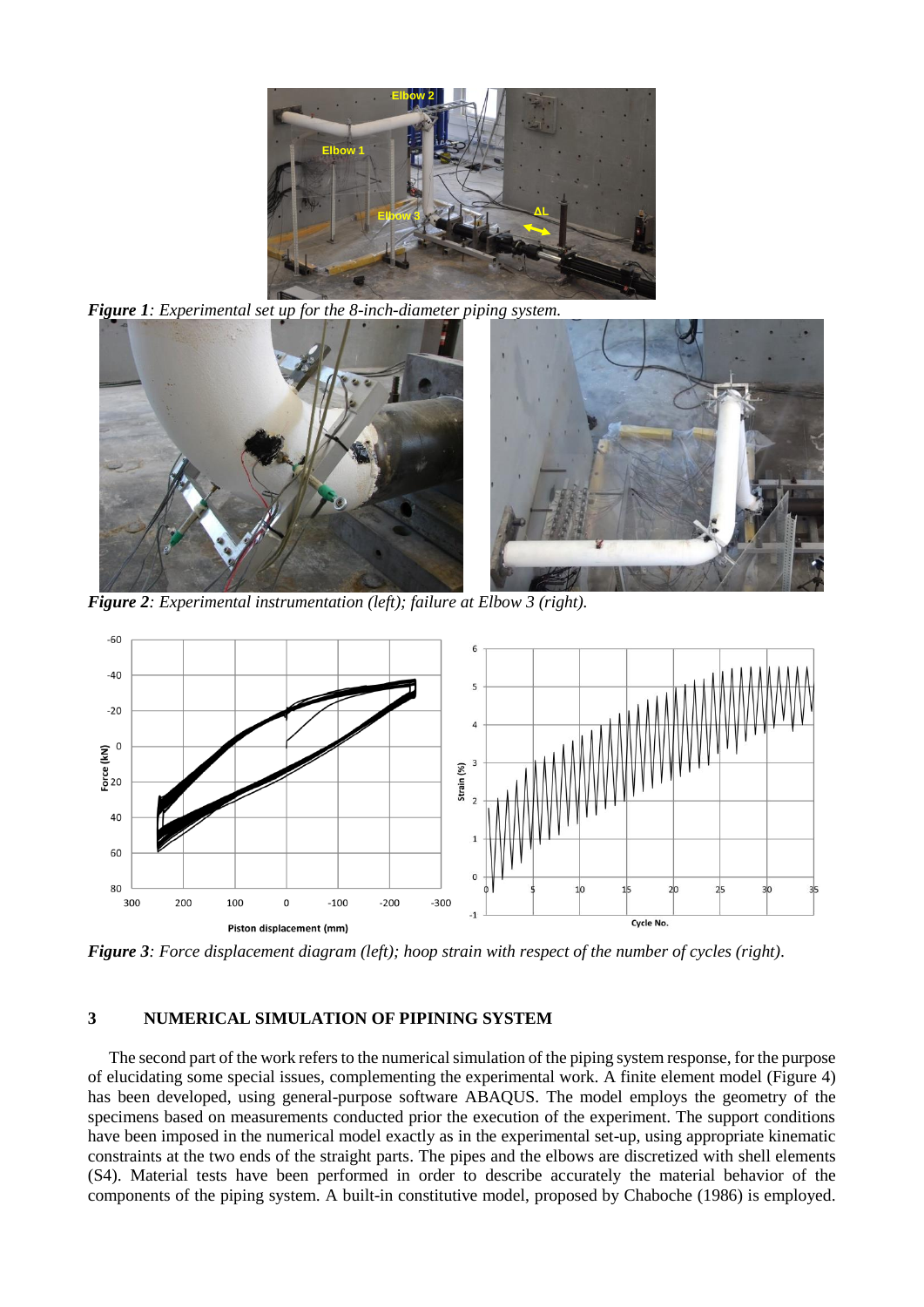

Figure 5 shows the mesh of finite elements in the elbow area, and in Figure 6 the hoop strains at maximum loading at the three elbows are shown.

*Figure 5: Elbow meshing detail.*

## **4 RESEARCH RESULTS AND CONCLUSIONS**

The piping system has failed due to low-cyclic fatigue after 129 cycles, a crack was developed at the flank region at Elbow 3. Strain gauges and special-purpose devices with LVDT's have been located at the elbows in order to examine the behavior of piping system under strong cyclic loading, both globally and locally (development and evolution of strains at critical locations). The experiment has been simulated numerically, using the exact boundary conditions of the test, appropriate thickness and diameter measurements, and material data from cyclic test on strip specimens extracted from elbows of the same heat.

The load-displacement response and the values of local strains at critical locations are in fairly good agreement with the test data. In conclusion, the finite element model seems to be capable of predicting the mechanical response of the elbows, offering a powerful tool for structural assessment of piping systems under severe loading.